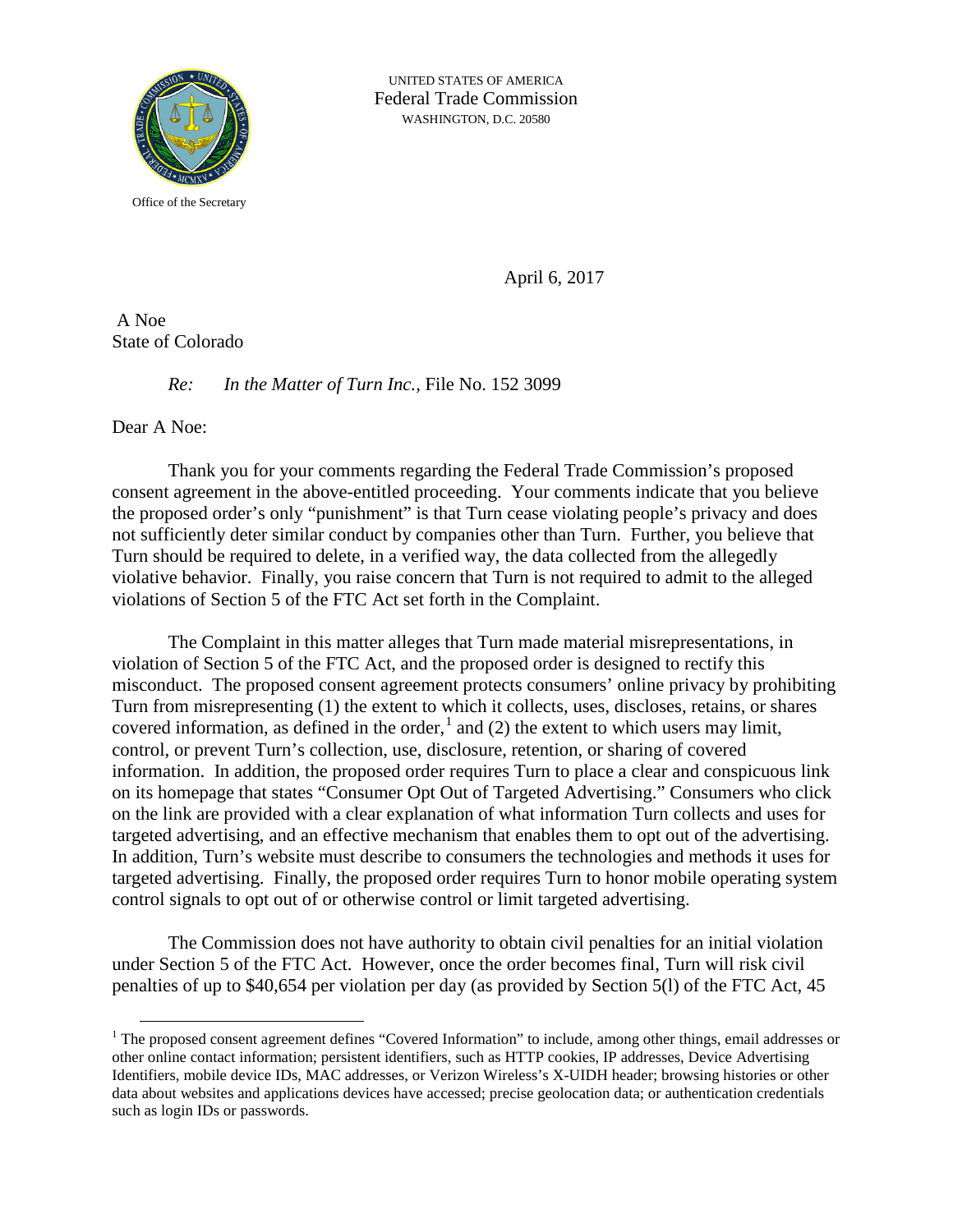U.S.C. § 45(l), as adjusted by 16 C.F.R. § 1.98(c)). The prospect of paying civil penalties will provide Turn with an incentive to comply with the order. Accordingly, we believe the order provisions, along with the risk of substantial civil penalties for violating the order, appropriately address the conduct at issue. We also believe that the Commission bringing this action against Turn will deter other companies from engaging in similar conduct. As is the case with all Commission orders, Commission staff will closely monitor Turn's conduct to determine whether any violations occur.

The proposed order does not contain a data deletion provision. We note that since Turn ceased using the X-UIDH header in 2015, Turn cannot identify the users affected by the X-UIDH. Moreover, since the relevant time period, many consumers have likely taken measures – such as purchasing new devices or resetting their advertising identifiers – that establish clean tracking histories.

As to admission of liability, the provision that Turn "neither admit nor deny" liability is standard where one has consented to the entry of an order. It has no practical effect on the Commission's ability to enforce an order.

The Commission has placed your comment on the public record, pursuant to rule 4.9(b)(6)(ii) of the Commission's Rules of Practice, 16 C.F.R. § 4.9(b)(6)(ii). The Commission has now determined that the public interest would best be served by issuing the Decision and Order in the above-titled proceeding in final form without any modifications. The final Decision and Order and other relevant materials are available from the Commission's website at [http://www.ftc.gov.](http://www.ftc.gov/) Thank you again for your comment.

By direction of the Commission.

Donald S. Clark Secretary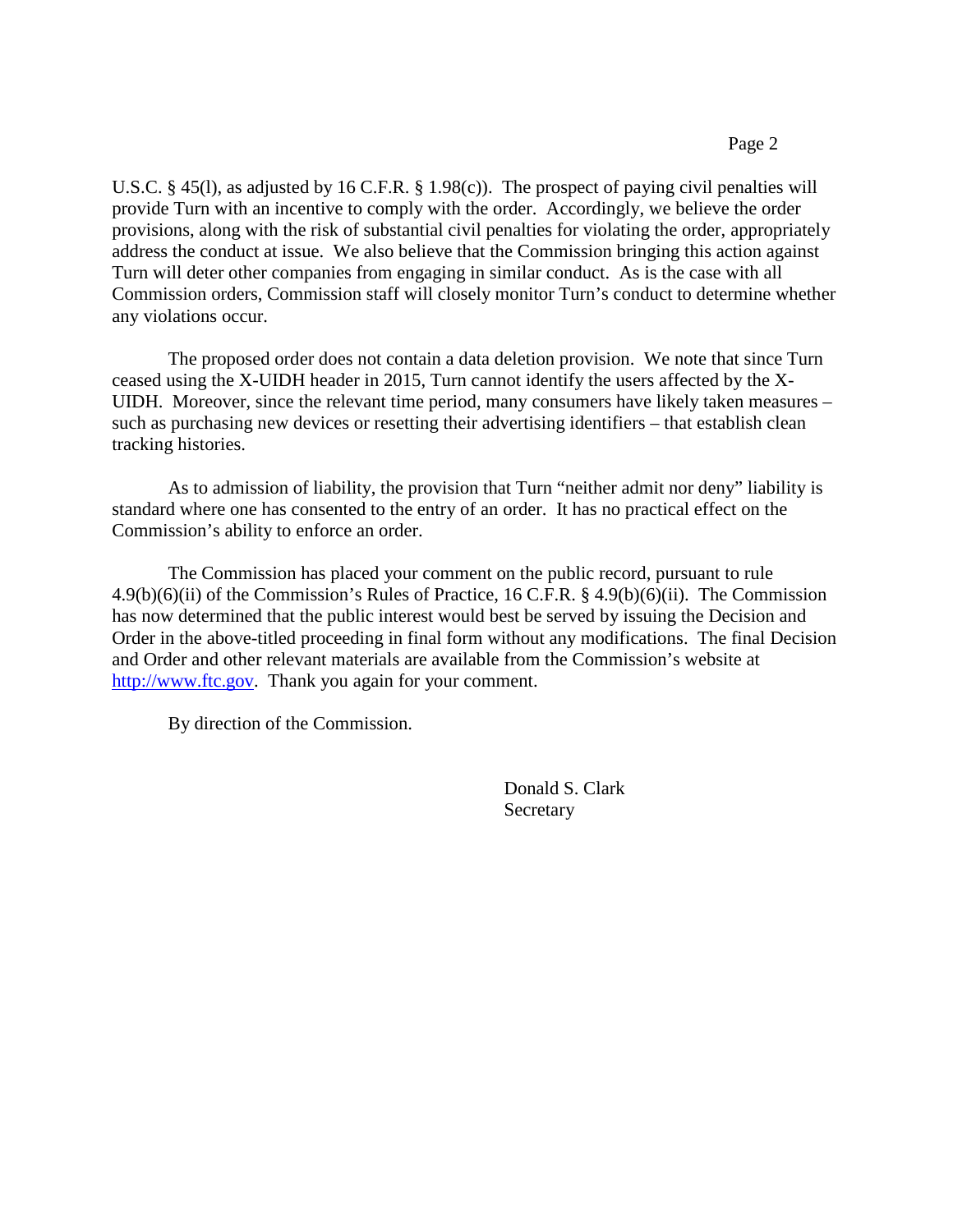

UNITED STATES OF AMERICA Federal Trade Commission WASHINGTON, D.C. 20580

Office of the Secretary

April 6, 2017

Mia Simpson State of Washington

## *Re: In the Matter of Turn Inc.,* File No. 152 3099

Dear Ms. Simpson:

Thank you for your comment regarding the Federal Trade Commission's proposed consent agreement in the above-entitled proceeding. Your comment indicates that you are concerned about Turn Inc.'s ("Turn") misrepresentations regarding the company's tracking of your online activities, and believe consumers should receive "a large civil judgment" from the company as a deterrent to Turn and other companies in the future.

The Complaint in this matter alleges that Turn made material misrepresentations, in violation of Section 5 of the FTC Act, and the proposed order is designed to rectify this misconduct. The proposed consent agreement protects consumers' online privacy by prohibiting Turn from misrepresenting (1) the extent to which it collects, uses, discloses, retains, or shares covered information, as defined in the order, $\frac{1}{2}$  $\frac{1}{2}$  $\frac{1}{2}$  and (2) the extent to which users may limit, control, or prevent Turn's collection, use, disclosure, retention, or sharing of covered information. In addition, the proposed order requires Turn to place a clear and conspicuous link on its homepage that states "Consumer Opt Out of Targeted Advertising." Consumers who click on the link are provided with a clear explanation of what information Turn collects and uses for targeted advertising, and an effective mechanism that enables them to opt out of the advertising. In addition, Turn's website must describe to consumers the technologies and methods it uses for targeted advertising. Finally, the proposed order requires Turn to honor mobile operating system control signals to opt out of or otherwise control or limit targeted advertising.

The Commission looks at a number of factors in determining appropriate relief that will deter future violations. In this case, we believe the prohibition against misrepresentations about the privacy of covered information, the required disclosure and Opt-Out mechanism, and the

<span id="page-2-0"></span><sup>&</sup>lt;sup>1</sup> The proposed consent agreement defines "Covered Information" to include, among other things, email addresses or other online contact information; persistent identifiers, such as HTTP cookies, IP addresses, Device Advertising Identifiers, mobile device IDs, MAC addresses, or Verizon Wireless's X-UIDH header; browsing histories or other data about websites and applications devices have accessed; precise geolocation data; or authentication credentials such as login IDs or passwords.